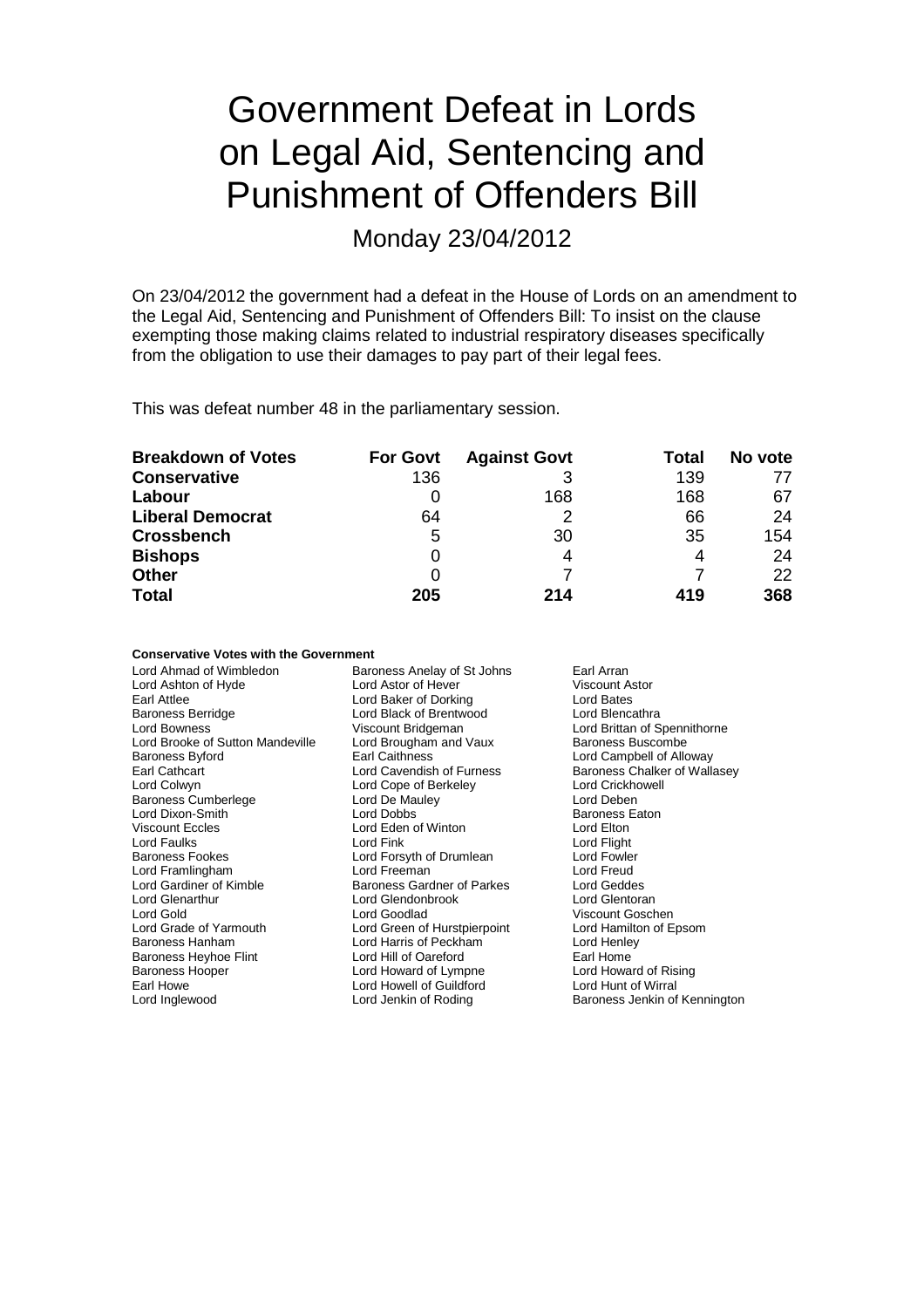- Lord King of Bridgwater Lord Lamont of Lerwick Lord Lang of Monkton<br>
Lord Lawson of Blaby Lord Lexden Lord Lexten Earl Lindsay Lord Lawson of Blaby **Lord Lexden** Lord Lexden **Earl Linds**<br>
Lord Lingfield **Conduct Lord Luke** Lord Lyell Lord Lingfield Lord Luke Lord Lyell Lord MacGregor of Pulham Market Lord Magan of Castletown Lord Mancroft Lord Marland **Lord Marland Lord Marland Lord Marland Lord Marland Lord Marland Lord Marland Lord Marland Lord Marland Lord Marland Lord Marland Lord Marland Lord Marland Lord Marland Lord Marland Lord Marland Lord Marland** Lord Mayhew of Twysden Lord McColl of Dulwich Cord Montrose of Montrose Duke of Montrose Cord Naseby<br>
Lord Moore of Lower Marsh Caroness Morris of Bolton Cord Naseby Lord Moore of Lower Marsh Baroness Morris of Bolton Lord Naseby Baroness Neville-Jones<br>
Lord Norton of Louth<br>
Baroness O'Cathain Lord Norton of Louth Baroness O'Cathain Baroness Oppenheim-Barnes Baroness Rawlings<br>
Lord Risby **Lord Roberts of Conwy** Cord Roberts Context Lord Roberts of Context Lord Rotherwick Lord Risby The Lord Roberts of Conwy<br>
Lord Ryder of Wensum<br>
Lord Sanderson of Bowden<br>
Lord Ryder of Wensum<br>
Lord Sassoon Lord Ryder of Wensum Lord Sanderson of Bowden Lord Sassoon Baroness Shackleton of Belgravia Baroness Sharples **Lord Sheikh**<br>Baroness Shephard of Northwold Lord Spicer **Lord Sharples** Baroness Stedman-Scott Baroness Shephard of Northwold Lord Spicer Consumers Stedman Baroness Stedman<br>
Lord Stewartby Caroness Stowell of Beeston Lord Strathclyde Lord Stewartby<br>
Lord Taylor of Holbeach<br>
Lord Trefgarne<br>
Lord Trefgarne<br>
Lord Tugendhat Baroness Verma Lord Wakeham Baroness Warsi Viscount Younger of Leckie
- Baroness Perry of Southwark Lord Popat<br>Lord Reav Lord Ribeiro **Example 2 Lord Selkirk of Douglas Lord Selsdon<br>Baroness Sharples Lord Sheikh** Baroness Stowell of Beeston Lord Strathcl<br>
Lord Trefgarne Lord Trimble Lord True Lord Tugendhat Viscount Ullswater Baroness Wheatcroft

#### **Conservative Votes against the Government**

**-**

### **Labour Votes with the Government**

### **Labour Votes against the Government**

Baroness Adams of Craigielea Lord Adonis Lord Ahmed Lord Alli **Baroness Andrews** Baroness Andrews Baroness Armstrong of Hill Top Lord Baroness Armstrong of Hill Top Lord Baroness Armstrong of Hill Top Lord Baroness Andrews Lord Baroness Armstrong of Hill Top Lord Baroness A Lord Bach Lord Barnett Lord Barnett Lord Bassam of Brighton<br>
Lord Berkeley Cord Bhattacharyya Baroness Billingham Lord Berkeley **Lord Bhattacharyya** Baroness Billingham<br>
Lord Bilston **Baroness Blackstone** Baroness Blackstone Baroness Blood Lord Bilston **Baroness Blackstone**<br> **Lord Boateng**<br>
Baroness Blackstone Lord Boateng Lord Borrie Lord Bradley Lord Bragg Lord Brennan Lord Brooke of Alverthorpe Lord Brookman Lord Browne Lord Campbell-Savours Lord Carter of Coles<br>
Baroness Cohen of Pimlico<br>
Lord Collins of Highbury<br>
Baroness Corston Baroness Cohen of Pimlico Lord Collins of Highbury<br>Baroness Crawley **Lord Davies of Oldham** Baroness Dean of Thornton-le-Fylde Lord Desai Communication and Dixon<br>Baroness Donaghy Lord Donoughue Communication Baroness Drake Baroness Donaghy Lord Donoughue Baroness Donaghy<br>
Lord Dubs<br>
Lord Elder Lord Dubs<br>
Lord Evans of Temple Guiting Lord Elder Lord Encroption<br>
Lord Evans of Temple Guiting Lord Falconer of Thoroton Baroness Farrington of Lord Evans of Temple Guiting Lord Falconer of Thoroton Baroness Farrington of Ribbleton<br>
Lord Faulkner of Worcester Baroness Ford Saroness Ford Lord Foster of Bishop Auckland Lord Foulkes of Cumnock and Baroness Gale Corresponding Lord Gavron<br>Baroness Gibson of Market Rasen Lord Giddens Corresponding Lord Glasman Baroness Gibson of Market Rasen Lord Giddens **Lord Guasman**<br>Baroness Golding **Lord Gordon of Strathblane** Baroness Goudie Baroness Gould of Potternewton Lord Grabiner Cord Crantchester Cord Grantchester Cord Grantchester Cord Grantch<br>
Lord Grenfell Cord Griffiths of Burry Port Cord Grocott Lord Grenfell **Lord Griffiths of Burry Port** Lord Grocott<br>
Lord Hand Lord Harris of Haringey **Lord Harris Communist Communist Communist** Lord Harris of Chilton Viscount Hanworth **Lord Harris of Haringey**<br>
Lord Haskel **Lord Haworth** Baroness Healy of Primrose Hill Baroness Henig<br>Baroness Hollis of Heigham Lord Howarth of Newport Baroness Hollis of Heigham Lord Howarth of Newport Baroness Howells of St Davids<br>
Lord Howie of Troon Lord Hoyle Cord Hovels Baroness Hughes of Stretford Lord Howie of Troon Lord Hoyle Cord Hoyle<br>
Lord Hundes of Woodside Lord Hunt of Kings Heath Lord Janner of Braunstone Baroness Jones of Whitchurch Lord Jones

- Lord Davies of Oldham Lord Davies of Stamford<br>
Lord Desai Lord Dixon Lord Gordon of Strathblane Frace Baroness Goudie<br>Lord Grabiner Frace Baroness Goudie Lord Hunt of Kings Heath Lord Janner<br>Lord Jones Lord Jondan
- 

### Lord Cormack Lord Higgins Earl Selborne

Baroness Ford **Exercise Exercise Ford Lord Foster of Bishop Auckland Baroness Gale** Baroness Hayter of Kentish Town<br>Baroness Hilton of Eggardon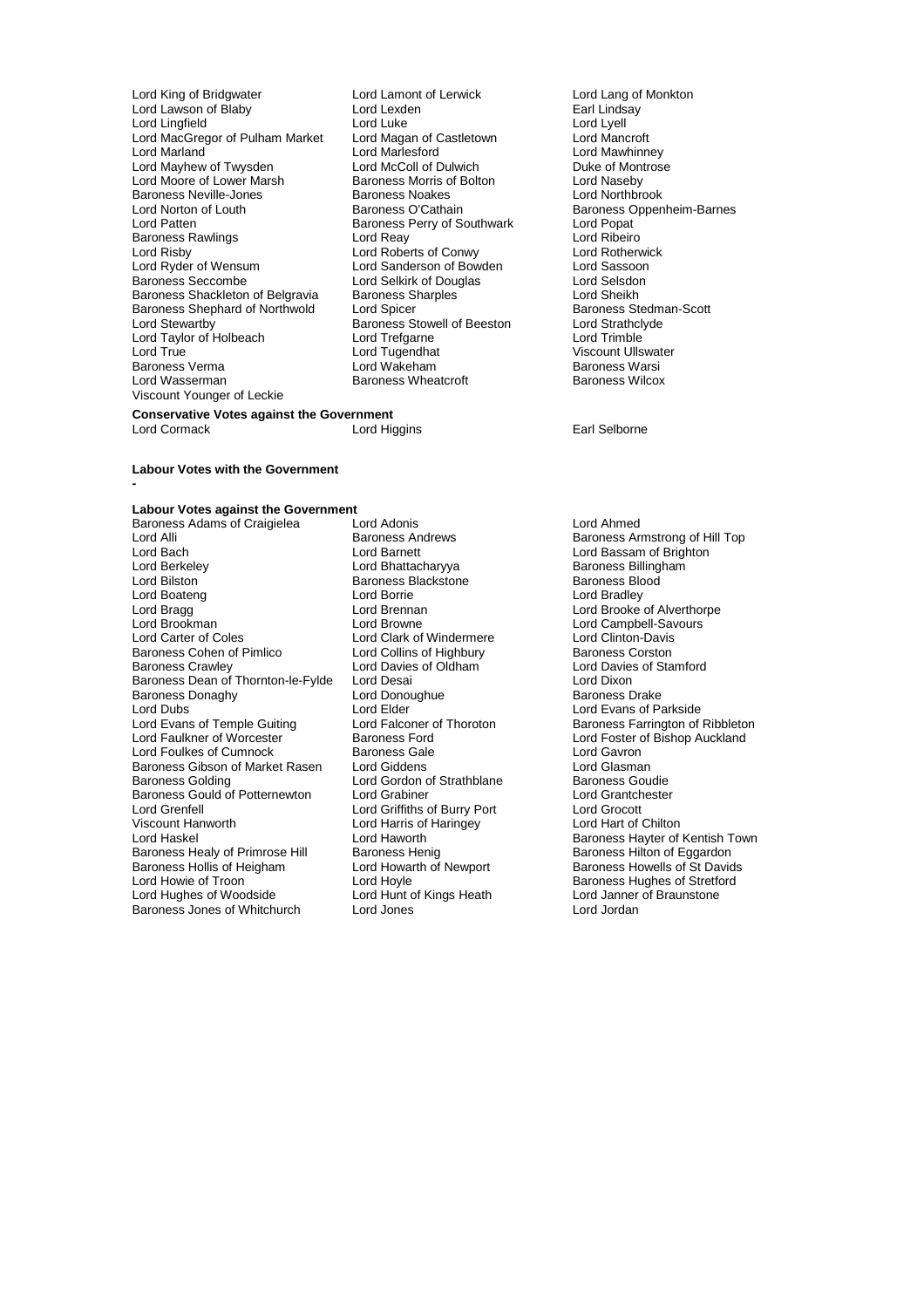Lord Knight of Weymouth Lord Layard Lord Layard Lord Layard Leaful Lord Levy Baroness Mallalieu Baroness Massey of Darwen<br>
Lord McAvoy<br>
Lord McFall of Alcluith Lord McKenzie of Luton<br>
Lord Moonie Baroness Morgan of Ely Lord Morris of Handsworth Baroness Morris of Yardley<br>
Lord Morris of Manchester Baroness Nye Baroness Royall of Blaisdon **Lord Sawyer**<br> **Lord Sewel** Cord Sheldon Baroness Wheeler **Baroness Whitaker** Lord Wills<br>
Lord Wills

Lord Judd<br>
Lord King of West Bromwich **Baroness Kinnock of Holyhead** Lord Kinnock<br>
Lord Kinnock **Baroness Kinnock of Holyhead** Lord Kinnock Baroness Kinnock of Holyhead Lord Kinnock<br>
Lord Lavard Lord Lea of Crondall Lord Leitch Lord Levy Lord Levy Baroness Liddell of Coatdyke<br>
Lord Liddle Lord Linsey Lord Linsey Baroness Lister of Burtersett Lord Liddle Lord Lipsey Lord Lipsey Cord Baroness Lister of Burtersett<br>
Lord Lord Macdonald of Tradeston Lord Mackenzie of Framwello Lord McFall of Alcluith Baroness McIntosh of Hudnall<br>
Lord Mitchell Cord Monks Lord Moonie<br>
Lord Moonie **Baroness Morgan of Ely** Baroness Morris of Huyton<br>
Lord Morris of Handsworth Baroness Morris of Yardley **Baroness Morris of Aberavon** Lord Morris of Manchester **Baroness Nye** Lord O'Neill of Clackmannan<br>
Lord Patel of Bradford Lord Patel of Blackburn<br>
Lord Pendry Lord Patel of Bradford Lord Patel of Blackburn Lord Pendry Baroness Pitkeathley **Lord Ponsonby of Shulbrede** Baroness Prosent Baroness Prosent Baroness Prosent Baroness Quin Baroness Quin **Baroness Quin Contram Baroness Quin Lord Radice**<br>
Lord Rea Lord Reid of Cardowan Baroness Ramsay of Cartvale Lord Rea Lord Rea Lord Reid of Cartvalle Lord Reid of Cartvalle Lord Rosser Lord Rosser Baroness Rendell of Babergh Lord Rosser Lord Rosser Lord Rowlands<br>Baroness Royall of Blaisdon Lord Sawyer Lord Raroness Scotland of Asthal Lord Sewel **Communist Communist Communist Communist Communist Communist Communist Communist Communist Communist Communist Communist Communist Communist Communist Communist Communist Communist Communist Communist Communist** Baroness Smith of Basildon<br>Lord Stevenson of Balmacara Example and Stevenson of Balmacara<br>
Baroness Taylor of Bolton Lord Temple-Morris Baroness Thornton<br>
Lord Townig Lord Triesman Lord Theory Lord Tunnicliffe Lord Touhig **Community Community** Lord Triesman Lord Tunnicliffe<br>
Lord Turnberg **Community Community Community** Baroness Wall Corress Wall Community Baroness Wall ( Lord Turnberg **Baroness Turner of Camden** Baroness Wall of New Barnet<br>
Lord Warner **Baroness Warwick of Undercliffe** Lord West of Spithead Lord Warner Theory Christian Baroness Warwick of Undercliffe Theory Christian Lord West of Baroness Whitaker Christian Lord Whitty Lord Wills Lord Winston Cord Winston Lord Winston Lord Wood of Anfield<br>
Lord Woolmer of Leeds Baroness Worthington Lord Young of Norwoo

## **Liberal Democrat Votes with the Government**

Lord Ashdown of Norton-sub-Hamdon Baroness Barker Baroness Baroness Benjamines Baroness Barbary Baroness Benjamines Benjamines Benjamines Benjamines Baroness Benjamines Baroness Benjamines Baroness Benjamines Baroness Benj Baroness Falkner of Margravine Lord Fearn<br>Lord German Baroness Carl Glasgow Lord Marks of Henley-on-Thames Lord McNally<br>Lord Newby **Lord McNally** Baroness Northover Baroness Sharp of Guildford Lord Shipley<br>
Lord Smith of Clifton Lord Steel of Aikwood Lord Willis of Knaresborough

Baroness Bonham-Carter of Yarnbury Baroness Brinton Lord Burnet<br>
Lord Chidgey Lord Drough Lord Dholakia Lord Dholakia<br>Lord Fearn Lord Dykes<br>Baroness Garden of Frognal Lord German **Earl Glasgow** Earl Glasgow Baroness Hamwee<br>Baroness Harris of Richmond Lord Hussain **Early Baroness Hussein-Ece** Baroness Harris of Richmond Lord Hussain<br>Baroness Jolly Carolic Lord Kirkwood of Kirkhope Baroness Kramer Baroness Jolly Lord Kirkwood of Kirkhope Baroness Kra<br>
Lord Lee of Trafford Lord Lester of Herne Hill Lord Loomba Lord Lester of Herne Hill Lord Loomba<br>
Baroness Maddock 
Baroness (Earl Mar and Kellie Lord Macdonald of River Glaven Baroness Maddock Farl Mar and Kellier and Turn Mar and Kellier Baroness Maddock<br>
Lord Marks of Henley-on-Thames Lord McNally Baroness Northover **Lord Oakeshott of Seagrove Bay**<br> **Baroness Parminter Lord Phillips of Sudbury** Lord Palmer of Childs Hill Baroness Parminter Childs And Phillips of Sudden Baroness Parminter Childs and Lord Redesdale Baroness Randerson **Lord Razzall** Lord Redesdale Lord Redesdale Lord Redesdale Lord Redesdale Lord Redesdale Lord Redesdale Lord Sharkey Baroness Scott of Needham Market Lord Sharkey<br>Lord Shipley Lord Shutt of Greetland Lord Smith of Clifton Lord Steel of Aikwood Lord Stoneham of Droxford Lord Storey Lord Strasburger Lord Taylor of Goss Moor Lord Teverson Lord Thomas of Gresford Lord Tope Lord Tordoff **Containst Container Containst Baroness Tyler of Enfield** Lord Tyler Lord Tyler Lord Tyler Lord Tyler<br>
Lord Wallace of Tankerness **Baroness Walmsley** Lord Wallace of Tankerness

**Liberal Democrat Votes against the Government**

Lord Avebury **Baroness Doocey** 

Lord Lympne Lord Macdonald of Tradeston Lord Mackenzie of Framwellgate<br>
Baroness Mallalieu Baroness Massey of Darwen Lord Maxton Lord Stevenson of Balmacara Baroness Symons of Vernham Dean<br>Lord Temple-Morris **Baroness Thornton** Lord Young of Norwood Green

Lord Alderdice **Lord Allan of Hallam**<br>Baroness Barker **Lord Allan of Hallam**